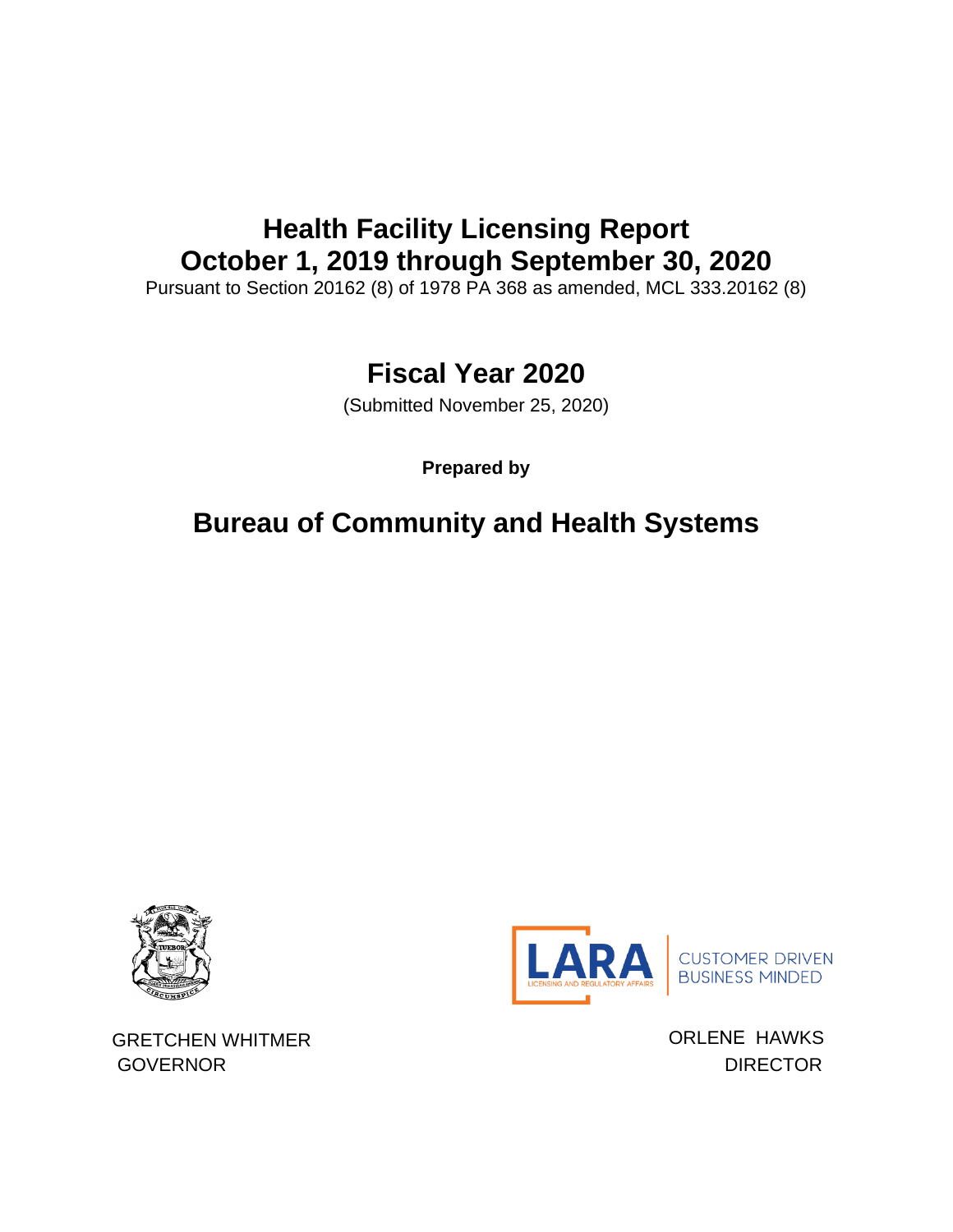## **REPORT AUTHORITY**

Section 20162 (8) of the Public Health Code, 1978 PA 368, MCL 333.20162 (8):

Beginning October 1, 2005, the director of the department shall submit a report by December 1 of each year to the standing committees and appropriations subcommittees of the Senate and House of Representatives concerned with public health issues. The director shall include all of the following information in the report concerning the preceding fiscal year:

- (a) The number of initial applications the department received and completed within the 6-month time period required under subsection (1).
- (b) The number of applications requiring a request for additional information.
- (c) The number of applications denied.
- (d) The average processing time for initial licenses granted after the 6-month period.
- (e) The number of temporary permits issued under subsection (3).
- (f) The number of initial license applications not issued within the 6-month period and the amount of money returned to applicants under subsection (3).

### **DEPARTMENT OVERVIEW**

LARA is composed of agencies and commissions that promote business growth and job creation through streamlined, simple, fair, and efficient regulation, while at the same time protect the health and safety of Michigan's citizens.

The Bureau of Community and Health Systems (BCHS) serves to protect and ensure safe, effective, efficient, and accessible community and health care services delivered by state licensed and federally certified providers in Michigan. It is responsible for state licensing of facilities, agencies, and programs under all of the following public acts:

- Adult Foster Care Facility Licensing Act, 1979 PA 218
- Child Care Organizations Act, 1973 PA 116
- Mental Health Code, 1974 PA 258
- Public Health Code, 1978 PA 368

The bureau also serves as the state agency responsible for conducting certification activities on behalf of the Centers for Medicare and Medicaid Services (CMS) to ensure that covered health providers and suppliers meet federal conditions to participate in the Medicare and Medicaid programs.

The majority of state licensing activities involve the issuance and renewal of licenses to qualified facilities, agencies, and programs; conducting initial, routine and revisit inspections to determine compliance with state and federal requirements; and investigating complaints against state licensed and federally certified providers.

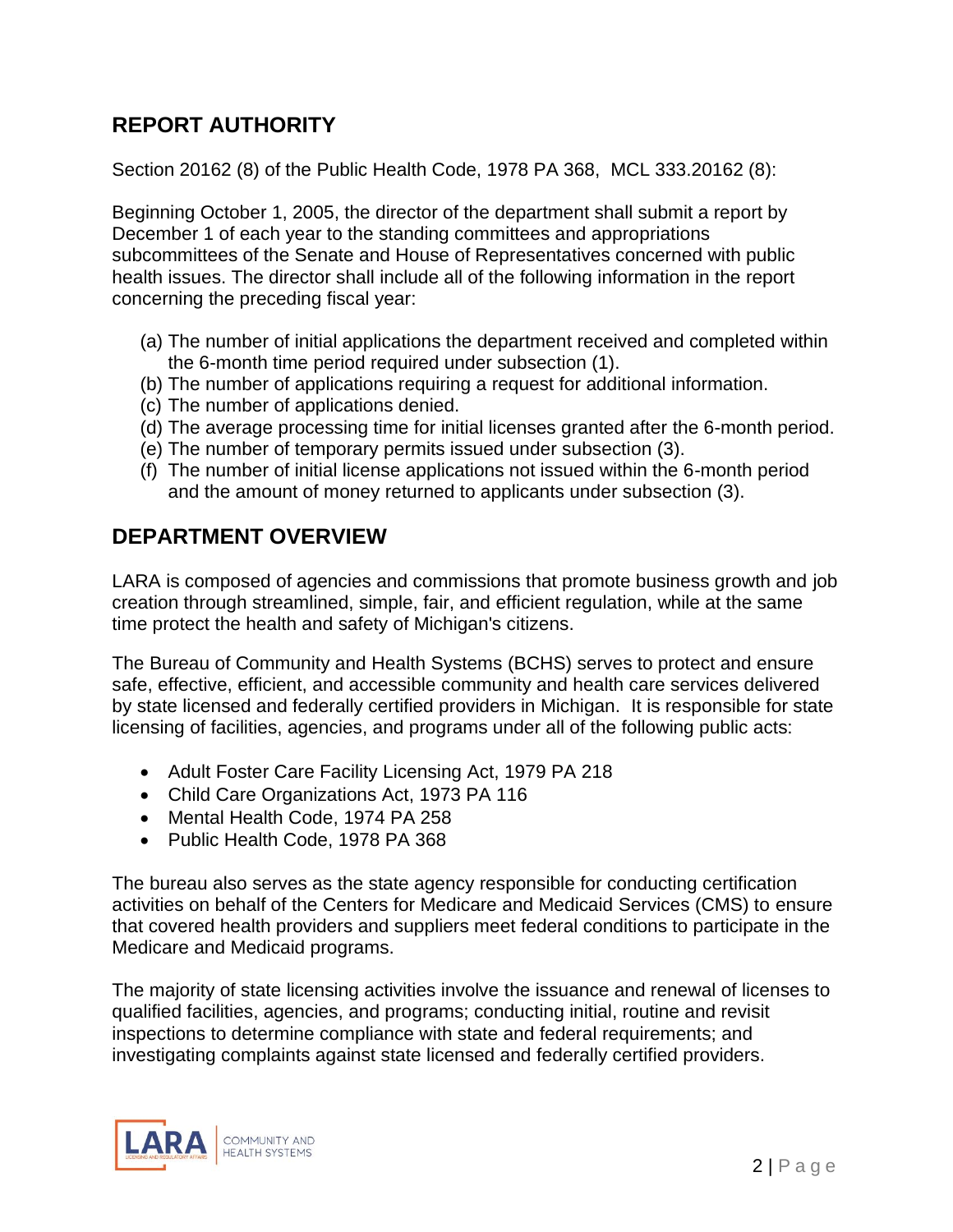### **REPORTING REQUIREMENTS**

#### **(a) The number of initial applications the department received and completed within the 6-month time period.**

| <b>Provider Type</b>                             | <b>Applications</b><br><b>Received for Initial</b><br><b>Licensure</b> | <b>Applications</b><br><b>Completed within</b><br>6-months |
|--------------------------------------------------|------------------------------------------------------------------------|------------------------------------------------------------|
| <b>Freestanding Surgical Outpatient Facility</b> |                                                                        |                                                            |
| Home for the Aged                                | 36                                                                     | 36                                                         |
| Hospice                                          | 10                                                                     | 10                                                         |
| Hospital                                         |                                                                        |                                                            |
| <b>Nursing Home</b>                              |                                                                        |                                                            |

#### **(b) The number of applications requiring a request for additional information.**

| <b>Provider Type</b>                             | <b>Applications</b><br><b>Received for Initial</b><br><b>Licensure</b> | <b>Applications</b><br><b>Requiring</b><br><b>Additional</b><br><b>Information</b> |
|--------------------------------------------------|------------------------------------------------------------------------|------------------------------------------------------------------------------------|
| <b>Freestanding Surgical Outpatient Facility</b> |                                                                        |                                                                                    |
| Home for the Aged                                | 36                                                                     | $45^1$                                                                             |
| Hospice                                          | 10                                                                     | 10                                                                                 |
| Hospital                                         |                                                                        |                                                                                    |
| <b>Nursing Home</b>                              |                                                                        |                                                                                    |

#### **(c) The number of applications denied.**

| <b>Provider Type</b>                             | <b>Applications</b><br><b>Received for Initial</b><br><b>Licensure</b> | <b>Applications</b><br><b>Denied</b> |
|--------------------------------------------------|------------------------------------------------------------------------|--------------------------------------|
| <b>Freestanding Surgical Outpatient Facility</b> |                                                                        |                                      |
| Home for the Aged                                | 36                                                                     |                                      |
| Hospice                                          | 10                                                                     |                                      |
| Hospital                                         |                                                                        |                                      |
| Nursing Home                                     |                                                                        |                                      |

<sup>&</sup>lt;sup>1</sup> One application can involve multiple requests for additional information.